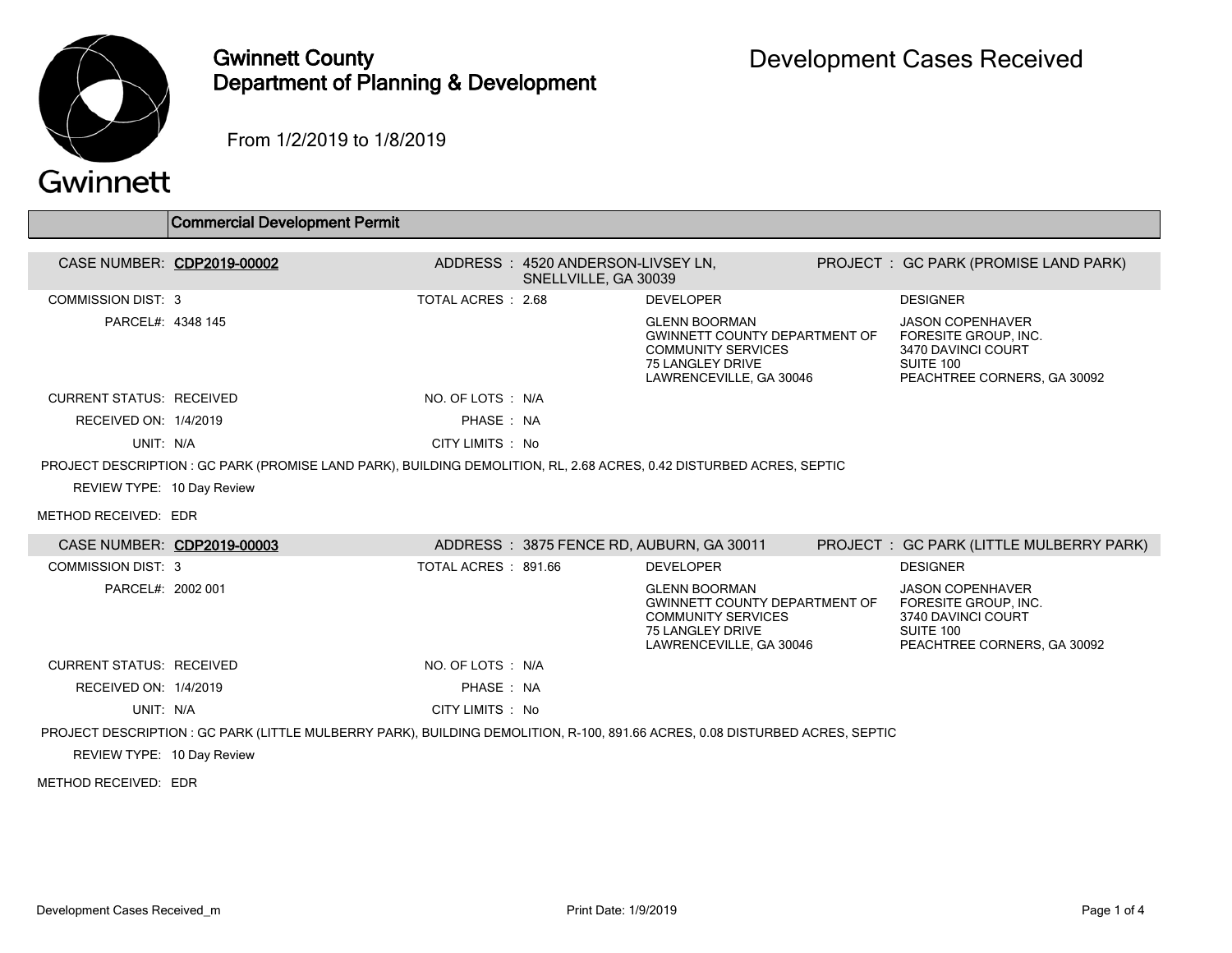| CASE NUMBER: CDP2019-00004      |                                                                                                                         |                     | ADDRESS: 4515 LENORA CHURCH RD,<br>SNELLVILLE, GA 30039    |                                                                                                                                                 | PROJECT: GC PARK (LENORA PARK)                                                                                           |
|---------------------------------|-------------------------------------------------------------------------------------------------------------------------|---------------------|------------------------------------------------------------|-------------------------------------------------------------------------------------------------------------------------------------------------|--------------------------------------------------------------------------------------------------------------------------|
| <b>COMMISSION DIST: 3</b>       |                                                                                                                         | TOTAL ACRES: 112.46 |                                                            | <b>DEVELOPER</b>                                                                                                                                | <b>DESIGNER</b>                                                                                                          |
| PARCEL#: 4319 028               |                                                                                                                         |                     |                                                            | <b>GLENN BOORMAN</b><br><b>GWINNETT COUNTY DEPARTMENT OF</b><br><b>COMMUNITY SERVICES</b><br><b>75 LANGLEY DRIVE</b><br>LAWRENCEVILLE, GA 30046 | <b>JASON COPENHAVER</b><br>FORESITE GROUP, INC.<br>3740 DAVINCI COURT<br><b>SUITE 100</b><br>PEACHTREE CORNERS, GA 30092 |
| <b>CURRENT STATUS: RECEIVED</b> |                                                                                                                         | NO. OF LOTS : N/A   |                                                            |                                                                                                                                                 |                                                                                                                          |
| RECEIVED ON: 1/4/2019           |                                                                                                                         | PHASE: NA           |                                                            |                                                                                                                                                 |                                                                                                                          |
| UNIT: N/A                       |                                                                                                                         | CITY LIMITS: No     |                                                            |                                                                                                                                                 |                                                                                                                          |
|                                 | PROJECT DESCRIPTION: GC PARK (LENORA PARK), BUILDING DEMOLITION, RA-200, 112.46 ACRES, 0.19 DISTURBED ACRES, SEPTIC     |                     |                                                            |                                                                                                                                                 |                                                                                                                          |
| REVIEW TYPE: 10 Day Review      |                                                                                                                         |                     |                                                            |                                                                                                                                                 |                                                                                                                          |
| METHOD RECEIVED: EDR            |                                                                                                                         |                     |                                                            |                                                                                                                                                 |                                                                                                                          |
| CASE NUMBER: CDP2019-00005      |                                                                                                                         |                     | ADDRESS : 4935 FIVE FORKS TRICKUM RD,<br>LILBURN, GA 30047 |                                                                                                                                                 | PROJECT : GC PARK (JB WILLIAMS PARK)                                                                                     |
| <b>COMMISSION DIST: 2</b>       |                                                                                                                         | TOTAL ACRES : 25.88 |                                                            | <b>DEVELOPER</b>                                                                                                                                | <b>DESIGNER</b>                                                                                                          |
| PARCEL#: 6093 004               |                                                                                                                         |                     |                                                            | <b>GLENN BOORMAN</b><br><b>GWINNETT COUNTY DEPARTMENT OF</b><br><b>COMMUNITY SERVICES</b><br>75 LANGLEY DRIVE<br>LAWRENCEVILLE, GA 30046        | <b>JASON COPENHAVER</b><br>FORESITE GROUP. INC.<br>3740 DAVINCI COURT<br>SUITE 100<br>PEACHTREE CORNERS, GA 30092        |
| <b>CURRENT STATUS: RECEIVED</b> |                                                                                                                         | NO. OF LOTS : N/A   |                                                            |                                                                                                                                                 |                                                                                                                          |
| RECEIVED ON: 1/4/2019           |                                                                                                                         | PHASE: NA           |                                                            |                                                                                                                                                 |                                                                                                                          |
| UNIT: N/A                       |                                                                                                                         | CITY LIMITS : No    |                                                            |                                                                                                                                                 |                                                                                                                          |
|                                 | PROJECT DESCRIPTION : GC PARK (JB WILLIAMS PARK), BUILDING DEMOLITION, R-100, 25.88 ACRES, 0.13 DISTURBED ACRES, SEPTIC |                     |                                                            |                                                                                                                                                 |                                                                                                                          |
| REVIEW TYPE: 10 Day Review      |                                                                                                                         |                     |                                                            |                                                                                                                                                 |                                                                                                                          |
| METHOD RECEIVED: EDR            |                                                                                                                         |                     |                                                            |                                                                                                                                                 |                                                                                                                          |
| CASE NUMBER: CDP2019-00006      |                                                                                                                         |                     | GA 30045                                                   | ADDRESS: 1051 SCENIC HWY, LAWRENCEVILLE,                                                                                                        | PROJECT : GC PARK (ALEXANDER PARK)                                                                                       |
| <b>COMMISSION DIST: 3</b>       |                                                                                                                         | TOTAL ACRES : 2.25  |                                                            | <b>DEVELOPER</b>                                                                                                                                | <b>DESIGNER</b>                                                                                                          |
| PARCEL#: 5086 008               |                                                                                                                         |                     |                                                            | <b>GLENN BOORMAN</b><br><b>GWINNETT COUNTY DEPARTMENT OF</b><br><b>COMMUNITY SERVICES</b><br>75 LANGLEY DRIVE<br>LAWRENCEVILLE, GA 30046        | <b>JASON COPENHAVER</b><br>FORESITE GROUP, INC.<br>3740 DAVINCI COURT<br>SUITE 100<br>PEACHTREE CORNERS, GA 30092        |
| <b>CURRENT STATUS: RECEIVED</b> |                                                                                                                         | NO. OF LOTS : N/A   |                                                            |                                                                                                                                                 |                                                                                                                          |
| RECEIVED ON: 1/4/2019           |                                                                                                                         | PHASE: NA           |                                                            |                                                                                                                                                 |                                                                                                                          |
| UNIT: N/A                       |                                                                                                                         | CITY LIMITS : No    |                                                            |                                                                                                                                                 |                                                                                                                          |
|                                 | PROJECT DESCRIPTION : GC PARK (ALEXANDER PARK), BUILDING DEMOLITION, R-75, 2.25 ACRES, 0.24 DISTURBED ACRES, SEPTIC     |                     |                                                            |                                                                                                                                                 |                                                                                                                          |
| REVIEW TYPE: 10 Day Review      |                                                                                                                         |                     |                                                            |                                                                                                                                                 |                                                                                                                          |
| METHOD RECEIVED: EDR            |                                                                                                                         |                     |                                                            |                                                                                                                                                 |                                                                                                                          |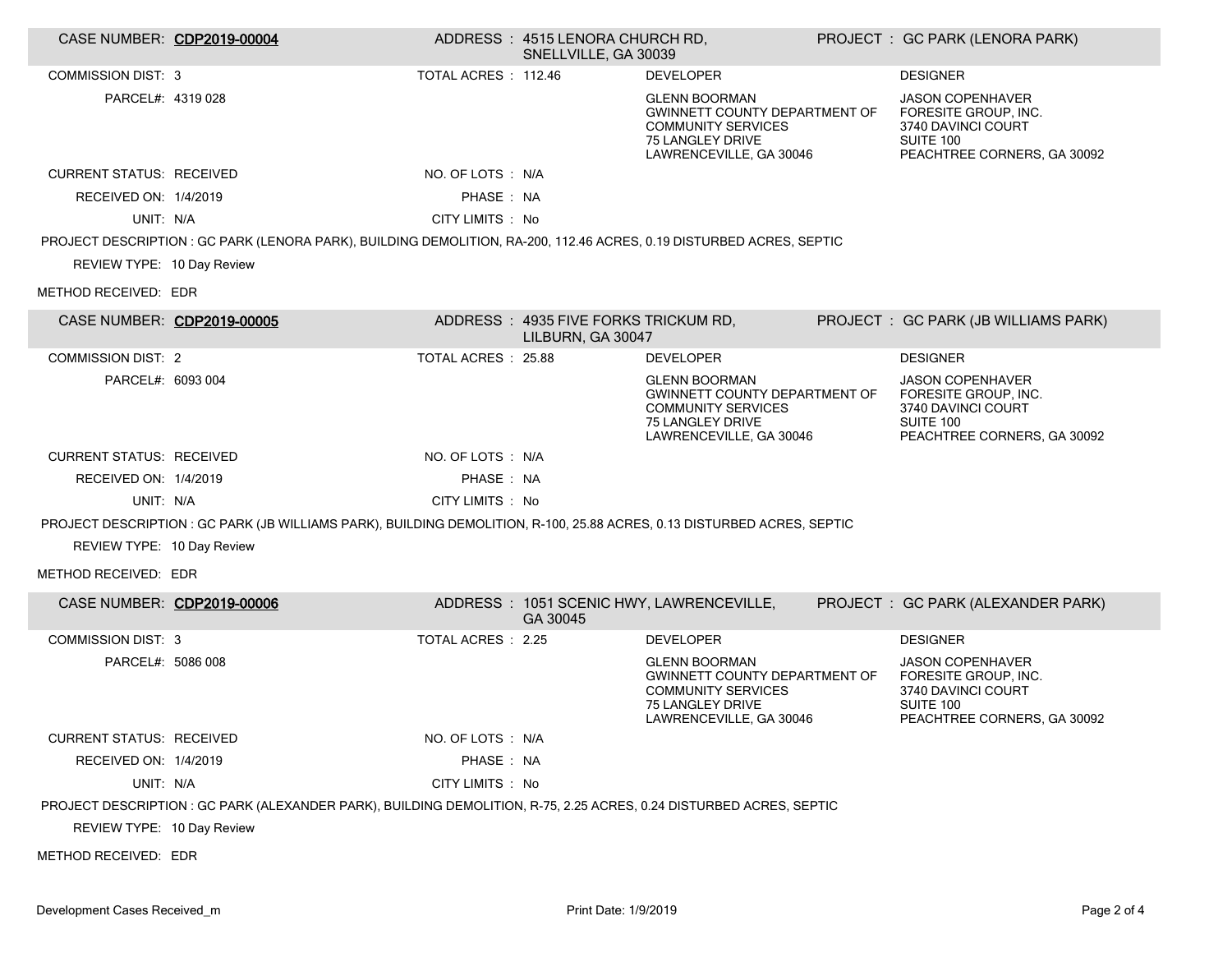| CASE NUMBER: CDP2019-00007      |                                                                                                                                                            |                     | ADDRESS: 1540 GRAVES RD, NORCROSS, GA<br>30093     |                                                                                                                                          | PROJECT : GC PARK (GRAVES PARK)                                                                                                    |
|---------------------------------|------------------------------------------------------------------------------------------------------------------------------------------------------------|---------------------|----------------------------------------------------|------------------------------------------------------------------------------------------------------------------------------------------|------------------------------------------------------------------------------------------------------------------------------------|
| <b>COMMISSION DIST: 2</b>       |                                                                                                                                                            | TOTAL ACRES : 70.19 |                                                    | <b>DEVELOPER</b>                                                                                                                         | <b>DESIGNER</b>                                                                                                                    |
| PARCEL#: 6193 001               |                                                                                                                                                            |                     |                                                    | <b>GLENN BOORMAN</b><br><b>GWINNETT COUNTY DEPARTMENT OF</b><br><b>COMMUNITY SERVICES</b><br>75 LANGLEY DRIVE<br>LAWRENCEVILLE, GA 30046 | <b>JASON COPENHAVER</b><br>FORESITE GROUP, INC.<br>3740 DAVINCI COURT<br>SUITE 100<br>PEACHTREE CORNERS, GA 30092                  |
| <b>CURRENT STATUS: RECEIVED</b> |                                                                                                                                                            | NO. OF LOTS : N/A   |                                                    |                                                                                                                                          |                                                                                                                                    |
| RECEIVED ON: 1/4/2019           |                                                                                                                                                            | PHASE: NA           |                                                    |                                                                                                                                          |                                                                                                                                    |
| UNIT: N/A                       |                                                                                                                                                            | CITY LIMITS : No    |                                                    |                                                                                                                                          |                                                                                                                                    |
|                                 | PROJECT DESCRIPTION : GC PARK (GRAVES PARK), BUILDING DEMOLITION, R-100, 70.19 ACRES, 0.13 DISTURBED ACRES, SEPTIC                                         |                     |                                                    |                                                                                                                                          |                                                                                                                                    |
| REVIEW TYPE: 10 Day Review      |                                                                                                                                                            |                     |                                                    |                                                                                                                                          |                                                                                                                                    |
| METHOD RECEIVED: EDR            |                                                                                                                                                            |                     |                                                    |                                                                                                                                          |                                                                                                                                    |
| CASE NUMBER: CDP2019-00008      |                                                                                                                                                            |                     | ADDRESS: 2356 HWY 20, LAWRENCEVILLE, GA<br>30043   |                                                                                                                                          | PROJECT: BUFORD DRIVE TIRE SERVICE<br><b>CENTER</b>                                                                                |
| <b>COMMISSION DIST: 4</b>       |                                                                                                                                                            | TOTAL ACRES: 0.70   |                                                    | <b>DEVELOPER</b>                                                                                                                         | <b>DESIGNER</b>                                                                                                                    |
| PARCEL#: 7105 022               |                                                                                                                                                            |                     |                                                    | <b>ERIKA PEREZ</b><br>961 FOUNTAIN GLEN DRIVE<br>LAWRENCEVILLE, GA 30043                                                                 | <b>CODY GULLEDGE</b><br><b>HAINES GIPSON &amp; ASSOCIATES</b><br>1550 N. BROWN ROAD<br><b>SUITE 100</b><br>LAWRENCEVILLE, GA 30043 |
| <b>CURRENT STATUS: RECEIVED</b> |                                                                                                                                                            | NO. OF LOTS : N/A   |                                                    |                                                                                                                                          |                                                                                                                                    |
| RECEIVED ON: 1/7/2019           |                                                                                                                                                            | PHASE: NA           |                                                    |                                                                                                                                          |                                                                                                                                    |
| UNIT: N/A                       |                                                                                                                                                            | CITY LIMITS : No    |                                                    |                                                                                                                                          |                                                                                                                                    |
| SEWER                           | PROJECT DESCRIPTION: AUTOMOTIVE SERVICE CENTER, C-2 PER CIC2015-00020, NEW 6,050 SQ FT, 1 STORY, 0.699 ACRES, 0.93 DISTURBED ACRES, 16 NEW PARKING SPACES, |                     |                                                    |                                                                                                                                          |                                                                                                                                    |
| REVIEW TYPE: 10 Day Review      |                                                                                                                                                            |                     |                                                    |                                                                                                                                          |                                                                                                                                    |
| METHOD RECEIVED: EDR            |                                                                                                                                                            |                     |                                                    |                                                                                                                                          |                                                                                                                                    |
| CASE NUMBER: CDP2019-00009      |                                                                                                                                                            |                     | ADDRESS: 1420 ROCK SPRINGS RD, BUFORD,<br>GA 30519 |                                                                                                                                          | PROJECT: COVENANT PRESBYTERIAN CHURCH                                                                                              |
| <b>COMMISSION DIST: 4</b>       |                                                                                                                                                            | TOTAL ACRES : 6.71  |                                                    | <b>DEVELOPER</b>                                                                                                                         | <b>DESIGNER</b>                                                                                                                    |
| PARCEL#: 7146 008               |                                                                                                                                                            |                     |                                                    | <b>DAVID SPARKS</b><br>COVENANT PRESBYTERIAN CHURCH<br>1420 ROCK SPRINGS ROAD<br>BUFORD, GA 30519                                        | <b>BOBBY BULLARD</b><br><b>BULLARD LAND PLANNING</b><br>3790 CANNONWOLDE DRIVE<br>SNELLVILLE, GA 30039                             |
| <b>CURRENT STATUS: RECEIVED</b> |                                                                                                                                                            | NO. OF LOTS : N/A   |                                                    |                                                                                                                                          |                                                                                                                                    |
| RECEIVED ON: 1/8/2019           |                                                                                                                                                            | PHASE : NA          |                                                    |                                                                                                                                          |                                                                                                                                    |
| UNIT: N/A                       |                                                                                                                                                            | CITY LIMITS : No    |                                                    |                                                                                                                                          |                                                                                                                                    |
|                                 | PROJECT DESCRIPTION : PLACE OF WORSHIP, BUILDING ADDITION, RA-200 PER SUP1996-00016, NEW 6,000 SQ FT, 1 STORY, 6.71 ACRES, 0.25 DISTURBED ACRES, SEWER     |                     |                                                    |                                                                                                                                          |                                                                                                                                    |
| REVIEW TYPE: 10 Day Review      |                                                                                                                                                            |                     |                                                    |                                                                                                                                          |                                                                                                                                    |

METHOD RECEIVED: EDR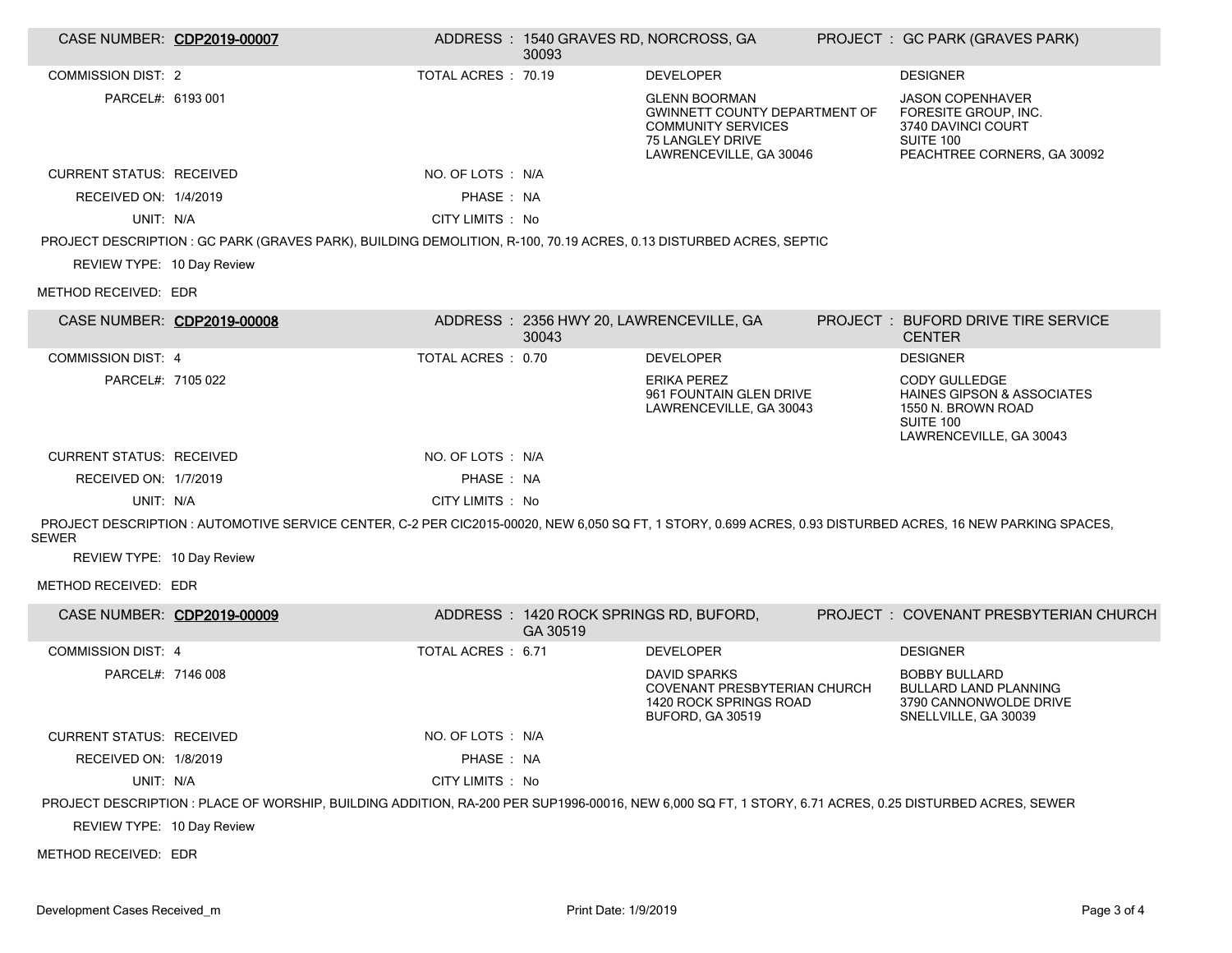| <b>TOTAL FOR:</b>               | <b>Commercial Development</b><br><b>Permit</b>                                                                                    | NO. OF CASES: 8     |                                                           | NO. OF LOTS: 0                                                                                                          | <b>TOTAL ACRES: 1,112.53</b>                                                                                             |
|---------------------------------|-----------------------------------------------------------------------------------------------------------------------------------|---------------------|-----------------------------------------------------------|-------------------------------------------------------------------------------------------------------------------------|--------------------------------------------------------------------------------------------------------------------------|
|                                 | <b>Concept Plan</b>                                                                                                               |                     |                                                           |                                                                                                                         |                                                                                                                          |
| CASE NUMBER: CPL2019-00001      |                                                                                                                                   |                     | ADDRESS: 3020 FIVE FORKS TRICKUM RD,<br>LILBURN, GA 30047 |                                                                                                                         | PROJECT: 3020 FIVE FORKS TRICKUM ROAD                                                                                    |
| <b>COMMISSION DIST: 2</b>       |                                                                                                                                   | TOTAL ACRES : 1.10  |                                                           | <b>DEVELOPER</b>                                                                                                        | <b>DESIGNER</b>                                                                                                          |
| PARCEL#: 6087 002               |                                                                                                                                   |                     |                                                           | <b>AVNISH GUPTA</b><br><b>MANGAL ENTERPRISES</b><br>2639 HOOCK COURT<br>DULUTH, GA 30079                                | <b>MICHAEL FORLAW</b><br>THE SOUTHEAST CIVIL GROUP<br>8665 BALDWIN PARKWAY<br>DOUGLASVILLE, GA 30134                     |
| <b>CURRENT STATUS: RECEIVED</b> |                                                                                                                                   | NO. OF LOTS: 1      |                                                           |                                                                                                                         |                                                                                                                          |
| RECEIVED ON: 1/2/2019           |                                                                                                                                   | PHASE: N/A          |                                                           |                                                                                                                         |                                                                                                                          |
| UNIT: N/A                       |                                                                                                                                   | CITY LIMITS : No    |                                                           |                                                                                                                         |                                                                                                                          |
|                                 | PROJECT DESCRIPTION : CONVENIENCE STORE, C-2 PER RZC2018-00007, NEW 2,000 SQ FT, 1 STORY, 1.1 ACRES, 21 NEW PARKING SPACES, SEWER |                     |                                                           |                                                                                                                         |                                                                                                                          |
| REVIEW TYPE: 5 Day Review       |                                                                                                                                   |                     |                                                           |                                                                                                                         |                                                                                                                          |
| METHOD RECEIVED: EDR            |                                                                                                                                   |                     |                                                           |                                                                                                                         |                                                                                                                          |
| <b>TOTAL FOR:</b>               | <b>Concept Plan</b>                                                                                                               | NO. OF CASES: 1     |                                                           | NO. OF LOTS: 1                                                                                                          | <b>TOTAL ACRES: 1.10</b>                                                                                                 |
|                                 | <b>Multifamily Development Permit</b>                                                                                             |                     |                                                           |                                                                                                                         |                                                                                                                          |
|                                 | CASE NUMBER: MDP2019-00001                                                                                                        |                     | ADDRESS: 1399 HERRINGTON RD.<br>LAWRENCEVILLE, GA 30044   |                                                                                                                         | PROJECT: ALTA SUGARLOAF                                                                                                  |
| <b>COMMISSION DIST: 4</b>       |                                                                                                                                   | TOTAL ACRES : 35.33 |                                                           | <b>DEVELOPER</b>                                                                                                        | <b>DESIGNER</b>                                                                                                          |
| PARCEL#: 7042 005               |                                                                                                                                   |                     |                                                           | <b>WOOD PARTNERS</b><br><b>WOOD PARTNERS</b><br>3715 NORTHSIDE PARKWAY, N.W.<br><b>SUITE 4-600</b><br>ATLANTA, GA 30327 | <b>DIANNE PATHAMMAVONG</b><br>PLANNERS AND ENGINEERS<br><b>COLLABORATIVE</b><br>350 RESEARCH COURT<br>NORCROSS, GA 30092 |
| <b>CURRENT STATUS: RECEIVED</b> |                                                                                                                                   | NO. OF LOTS:        |                                                           |                                                                                                                         |                                                                                                                          |
| RECEIVED ON: 1/7/2019           |                                                                                                                                   | PHASE: NA           |                                                           |                                                                                                                         |                                                                                                                          |
| UNIT: N/A                       |                                                                                                                                   | CITY LIMITS : No    |                                                           |                                                                                                                         |                                                                                                                          |
|                                 | PROJECT DESCRIPTION : ALTA SUGARLOAF, RM-13 PER RZM2018-00009, 331 UNITS, 35.326 ACRES, 16.764 DISTURBED ACRES, SEWER             |                     |                                                           |                                                                                                                         |                                                                                                                          |
| REVIEW TYPE: 10 Day Review      |                                                                                                                                   |                     |                                                           |                                                                                                                         |                                                                                                                          |
| METHOD RECEIVED: EDR            |                                                                                                                                   |                     |                                                           |                                                                                                                         |                                                                                                                          |
| <b>TOTAL FOR:</b>               | <b>Multifamily Development</b><br>Permit                                                                                          | NO. OF CASES: 1     |                                                           | NO. OF LOTS: 0                                                                                                          | <b>TOTAL ACRES: 35.33</b>                                                                                                |
| <b>GRAND TOTALS</b>             |                                                                                                                                   | NO. OF CASES: 10    |                                                           | NO. OF LOTS: 1                                                                                                          | TOTAL ACRES: 1,148.96                                                                                                    |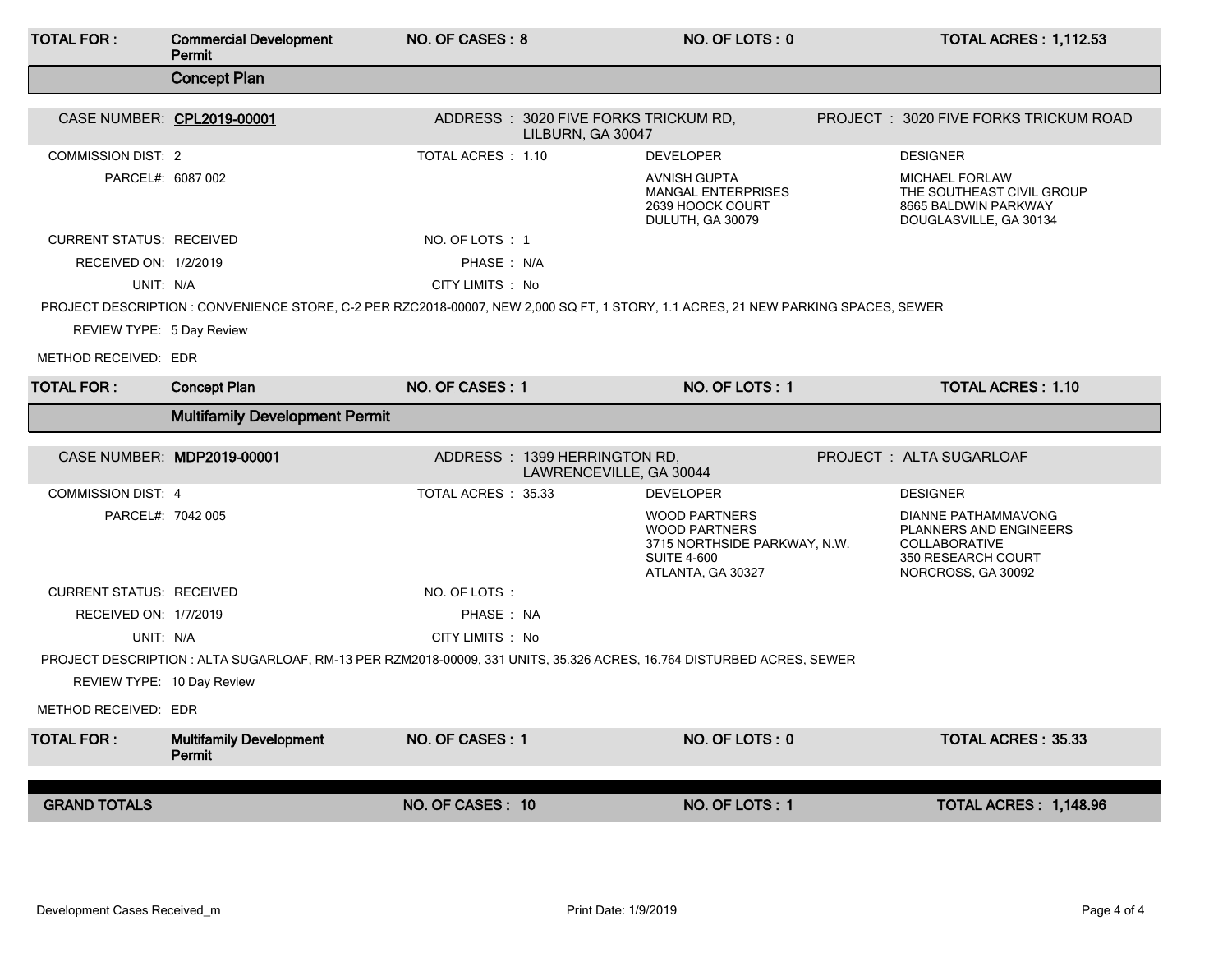

Gwinnett County Department of Planning & Development

From 1/2/2019 To 1/8/2019

Commercial Building Permit

| CASE NUMBER : BLD2018-09006                      |                                        | ADDRESS: 1555 HURRICANE SHOALS RD,<br>LAWRENCEVILLE, GA 30043 |                                                                                                     | PROJECT: HURRICANE SHOALS                                                                                                                |  |
|--------------------------------------------------|----------------------------------------|---------------------------------------------------------------|-----------------------------------------------------------------------------------------------------|------------------------------------------------------------------------------------------------------------------------------------------|--|
| <b>COMMISSION DIST: 4</b>                        | ZONING: M1                             |                                                               | <b>DEVELOPER</b>                                                                                    | <b>DESIGNER</b>                                                                                                                          |  |
| PARCEL #: 5241 001                               | SEWER/SEPTIC: Sewer                    |                                                               | <b>BEN ROGERS</b><br><b>EASTGROUP PROPERTIES</b><br>450<br>ORLANDO, FL 32819                        | <b>MICHAEL RANDALL</b><br>RANDALL PAULSON ARCHITECTS<br>2966 COMMERCE PARK DRIVE, SUITE 85-A MILL STREET, SUITE 200<br>ROSWELL, GA 30075 |  |
| STATUS: IN REVIEW                                |                                        | TYPE OF WORK: SHELL BUILDING                                  |                                                                                                     |                                                                                                                                          |  |
| RECEIVED ON : 1/3/2019<br>STATUS DATE: 11/5/2018 | CONSTRUCTION DESCRIPTION : STORAGE     |                                                               |                                                                                                     |                                                                                                                                          |  |
| CITY LIMITS : No                                 | BUILDING FLOOR AREA (SQ. FT.): 101,337 |                                                               |                                                                                                     |                                                                                                                                          |  |
| REVIEW TYPE 10 Day Review                        | NUMBER OF STORIES: 1                   |                                                               |                                                                                                     |                                                                                                                                          |  |
| METHOD RECEIVED EDR                              |                                        |                                                               |                                                                                                     |                                                                                                                                          |  |
|                                                  |                                        |                                                               |                                                                                                     |                                                                                                                                          |  |
| CASE NUMBER : BLD2018-10101                      |                                        | 30024                                                         |                                                                                                     | ADDRESS: 1126 SATELLITE BLVD, SUWANEE, GA PROJECT: SATELLITE STORAGE AND OFFICE<br><b>BUILDING</b>                                       |  |
| COMMISSION DIST: 1                               | ZONING: M1                             |                                                               | <b>DEVELOPER</b>                                                                                    | <b>DESIGNER</b>                                                                                                                          |  |
| PARCEL # : 7154 111                              | SEWER/SEPTIC: N/A                      |                                                               | <b>RICHARD SHIN</b><br>ING. INC.<br>3325 DULUTH HIGHWAY 120,<br><b>SUITE 101</b><br>DULTH, GA 30096 | <b>CHUNG CHANG</b><br><b>CDDC</b><br>5720 BUFORD HIGHWAY<br>NORCROSS, GA 30093                                                           |  |
| STATUS : IN REVIEW                               |                                        | TYPE OF WORK: INTERIOR FINISH                                 |                                                                                                     |                                                                                                                                          |  |
| RECEIVED ON : 1/3/2019                           | CONSTRUCTION DESCRIPTION : OFFICE AND  | <b>WAREHOUSE</b><br><b>STORAGE</b>                            |                                                                                                     |                                                                                                                                          |  |
| STATUS DATE: 12/20/2018                          |                                        |                                                               |                                                                                                     |                                                                                                                                          |  |
| CITY LIMITS : No                                 | BUILDING FLOOR AREA (SQ. FT.) : 12,900 |                                                               |                                                                                                     |                                                                                                                                          |  |
| REVIEW TYPE 10 Day Review                        | NUMBER OF STORIES: 1                   |                                                               |                                                                                                     |                                                                                                                                          |  |
| METHOD RECEIVED EDR                              |                                        |                                                               |                                                                                                     |                                                                                                                                          |  |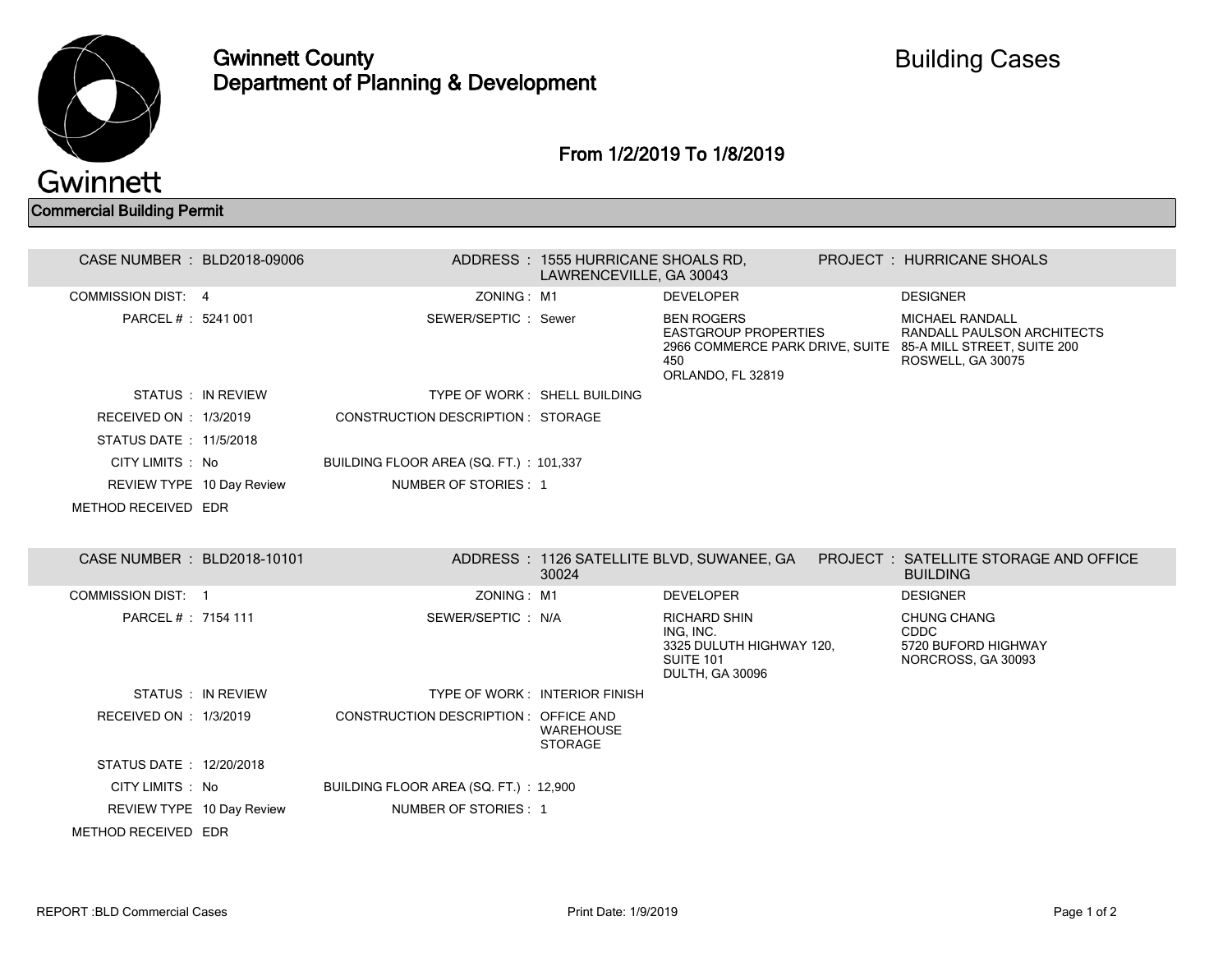| CASE NUMBER : BLD2019-00073                  |                           |                                       | ADDRESS: 2635 HAMILTON MILL RD, BUFORD,<br>GA 30519 |                                                                 | PROJECT: CHICK-FIL-A - CANOPY                                                                   |  |
|----------------------------------------------|---------------------------|---------------------------------------|-----------------------------------------------------|-----------------------------------------------------------------|-------------------------------------------------------------------------------------------------|--|
| <b>COMMISSION DIST: 4</b>                    |                           | ZONING: C2                            |                                                     | <b>DEVELOPER</b>                                                | <b>DESIGNER</b>                                                                                 |  |
| PARCEL #: 1001 783                           |                           | SEWER/SEPTIC : N/A                    |                                                     | CHICK FIL A INC<br>5200 BUFFINGTON RD<br>ATLANTA, GA 30349-2945 | <b>JEFFERY WINTER</b><br><b>ESENCIA</b><br>1743 E. MCNAIR DRIVE<br>SUITE 200<br>TEMPE, AZ 85283 |  |
|                                              | STATUS : IN REVIEW        | TYPE OF WORK: COMPLETE                | <b>STRUCTURE</b>                                    |                                                                 |                                                                                                 |  |
| RECEIVED ON : 1/4/2019                       |                           | CONSTRUCTION DESCRIPTION : RESTAURANT |                                                     |                                                                 |                                                                                                 |  |
| STATUS DATE: 1/9/2019                        |                           |                                       |                                                     |                                                                 |                                                                                                 |  |
| CITY LIMITS : No                             |                           | BUILDING FLOOR AREA (SQ. FT.): 895    |                                                     |                                                                 |                                                                                                 |  |
|                                              | REVIEW TYPE 10 Day Review | NUMBER OF STORIES: 1                  |                                                     |                                                                 |                                                                                                 |  |
| METHOD RECEIVED Other                        |                           |                                       |                                                     |                                                                 |                                                                                                 |  |
| CASE NUMBER : BLD2019-00074                  |                           |                                       | ADDRESS: 2635 HAMILTON MILL RD, BUFORD,<br>GA 30519 |                                                                 | PROJECT : CHICK-FIL-A - CANOPY                                                                  |  |
| <b>COMMISSION DIST: 4</b>                    |                           | ZONING: C2                            |                                                     | <b>DEVELOPER</b>                                                | <b>DESIGNER</b>                                                                                 |  |
| PARCEL # : 1001 783                          |                           | SEWER/SEPTIC: N/A                     |                                                     | CHICK FIL A INC<br>5200 BUFFINGTON RD<br>ATLANTA, GA 30349-2945 | <b>JEFFERY WINTER</b><br><b>ESENCIA</b><br>143 E. MCNAIR DRIVE<br>SUITE 200<br>TEMPE, AZ 85283  |  |
|                                              | STATUS : IN REVIEW        | TYPE OF WORK: COMPLETE                | <b>STRUCTURE</b>                                    |                                                                 |                                                                                                 |  |
| RECEIVED ON : 1/4/2019                       |                           | CONSTRUCTION DESCRIPTION : RESTAURANT |                                                     |                                                                 |                                                                                                 |  |
| STATUS DATE: 1/9/2019                        |                           |                                       |                                                     |                                                                 |                                                                                                 |  |
| CITY LIMITS : No                             |                           | BUILDING FLOOR AREA (SQ. FT.): 524    |                                                     |                                                                 |                                                                                                 |  |
|                                              | REVIEW TYPE 10 Day Review | NUMBER OF STORIES: 1                  |                                                     |                                                                 |                                                                                                 |  |
| METHOD RECEIVED Other                        |                           |                                       |                                                     |                                                                 |                                                                                                 |  |
|                                              |                           |                                       |                                                     |                                                                 |                                                                                                 |  |
| <b>TOTAL FOR: Commercial Building Permit</b> |                           | NO. OF CASES: 4                       |                                                     |                                                                 |                                                                                                 |  |
|                                              |                           |                                       |                                                     |                                                                 |                                                                                                 |  |
| <b>GRAND TOTALS</b>                          |                           | NO. OF CASES: 4                       |                                                     | ÷.                                                              |                                                                                                 |  |
|                                              |                           |                                       |                                                     |                                                                 |                                                                                                 |  |

 $\overline{\phantom{a}}$